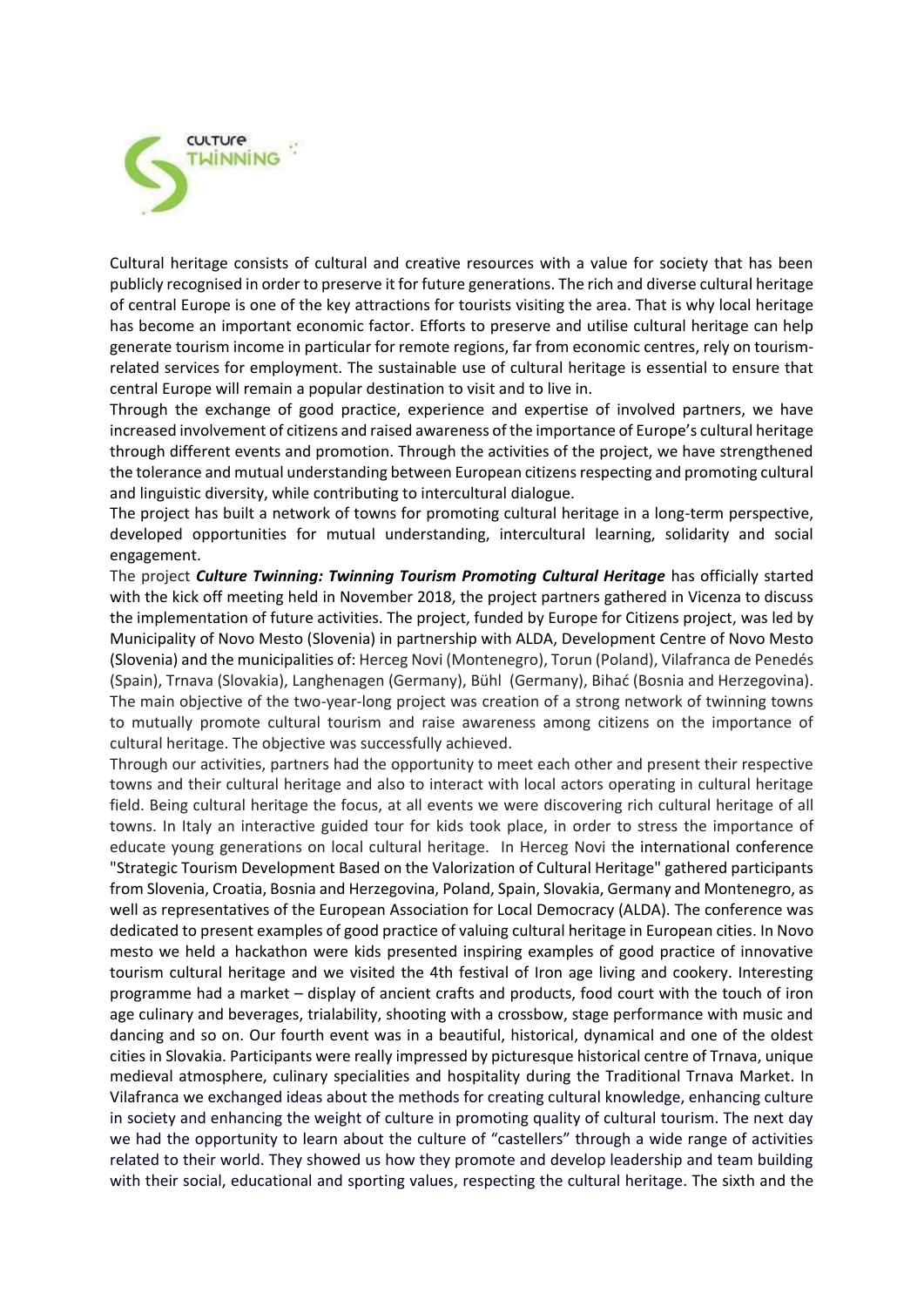last meeting of the project, which contributed to the involvement of citizens and awareness of cultural heritage in several European partner cities trough education and lifelong learning, took place in Bihać. The host really made an effort and prepared unforgettable closure of the project. They upgraded the closing conference with a wonderful experience of their cultural offer. The urban pulse of the city with an extremely diverse and unique history of different cultures and religions enriches the offer on the river Una. The event has officially concluded our joint project, but the established connections between partners will live on and create common stories backed with richness of natural and cultural heritage. The project has reached so many people, more than 460 direct participants in our events and more than 40.000 indirect participants through project website, partners websites, press conferences, news and articles.

Kultúrne dedičstvo pozostáva z kultúrnych a kreatívnych zdrojov s hodnotou pre spoločnosť, ktoré boli verejne uznávané, aby sa zachovali pre budúce generácie. Bohaté a rozmanité kultúrne dedičstvo strednej Európy je jednou z kľúčových atrakcií pre turistov navštevujúcich túto oblasť. Preto sa miestne dedičstvo stalo dôležitým ekonomickým faktorom. Snahy o zachovanie a využívanie kultúrneho dedičstva môžu pomôcť vytvárať príjmy z turizmu, najmä v odľahlých regiónoch, ďaleko od hospodárskych centier, kde sa pri zamestnávaní spoliehajú na služby súvisiace s cestovným ruchom. Udržateľné využívanie kultúrneho dedičstva je nevyhnutné na zabezpečenie toho, aby stredná Európa zostala obľúbenou destináciou, ako pre cestovný ruch, tak pre život.

**………………………………………………………………………………………………………………………………………………………**

Vďaka výmene osvedčených postupov, skúseností a odborných znalostí zapojených partnerov sme prostredníctvom rôznych podujatí a propagácie zvýšili zapojenie občanov a zvýšili informovanosť o význame kultúrneho dedičstva Európy. Prostredníctvom aktivít projektu sme posilnili toleranciu a vzájomné porozumenie medzi európskymi občanmi, ktoré rešpektujú a podporujú kultúrnu a jazykovú rozmanitosť a zároveň prispievajú k medzikultúrnemu dialógu.

Projekt vybudoval sieť miest na podporu kultúrneho dedičstva z dlhodobého hľadiska, rozvinul možnosti vzájomného porozumenia, medzikultúrneho učenia, solidarity a sociálnej angažovanosti.

Projekt Kultúra twinning: twinningový turizmus Podpora kultúrneho dedičstva sa oficiálne začal úvodným stretnutím, ktoré sa uskutočnilo v novembri 2018, a partneri projektu sa zišli vo Vicenze, aby diskutovali o implementácii budúcich aktivít. Projekt financovaný z iniciatívy Európa pre občanov viedla obec Novo Mesto (Slovinsko) v spolupráci s ALDA, rozvojovým centrom v Novom Meste (Slovinsko) a obcami: Herceg Novi (Čierna Hora), Torun (Poľsko), Vilafranca de Penedés (Španielsko), Trnava (Slovensko), Langhenagen (Nemecko), Bühl (Nemecko), Bihać (Bosna a Hercegovina). Hlavným cieľom dvojročného projektu bolo vytvorenie silnej siete partnerských miest na vzájomnú podporu kultúrneho turizmu a zvyšovanie informovanosti občanov o význame kultúrneho dedičstva. Cieľ sa podarilo úspešne dosiahnuť.

Prostredníctvom našich aktivít mali partneri možnosť stretnúť sa navzájom a prezentovať svoje mestá a kultúrne dedičstvo a tiež komunikovať s miestnymi aktérmi pôsobiacimi v oblasti kultúrneho dedičstva. Keďže sme sa zamerali na kultúrne dedičstvo, pri všetkých podujatiach sme objavovali bohatú históriu a kultúru všetkých miest. V Taliansku sa uskutočnila interaktívna komentovaná prehliadka pre deti s cieľom zdôrazniť dôležitosť vzdelávania mladých generácií o miestnom kultúrnom dedičstve. V Herceg Novi sa na medzinárodnej konferencii "Rozvoj strategického turizmu na základe valorizácie kultúrneho dedičstva" stretli účastníci zo Slovinska, Chorvátska, Bosny a Hercegoviny, Poľska, Španielska, Slovenska, Nemecka a Čiernej Hory, ako aj zástupcovia Európskej asociácie pre miestnu demokraciu. (ALDA).

Konferencia bola zameraná na predstavenie príkladov dobrej praxe pri oceňovaní kultúrneho dedičstva v európskych mestách. V Novom meste sme usporiadali hackathon, kde deti predstavili inšpiratívne príklady dobrej praxe inovatívneho kultúrneho dedičstva cestovného ruchu a navštívili sme 4. festival života a varenia v dobe železnej. Zaujímavý program mal trh - ukážka starodávnych remesiel a výrobkov, občerstvovacia zónat s nádychom doby železnej a kulinárske nápoje, streľba z kuše, scénické predstavenie s hudbou a tancom a pod. Naše štvrté podujatie bolo v krásnom, historickom,